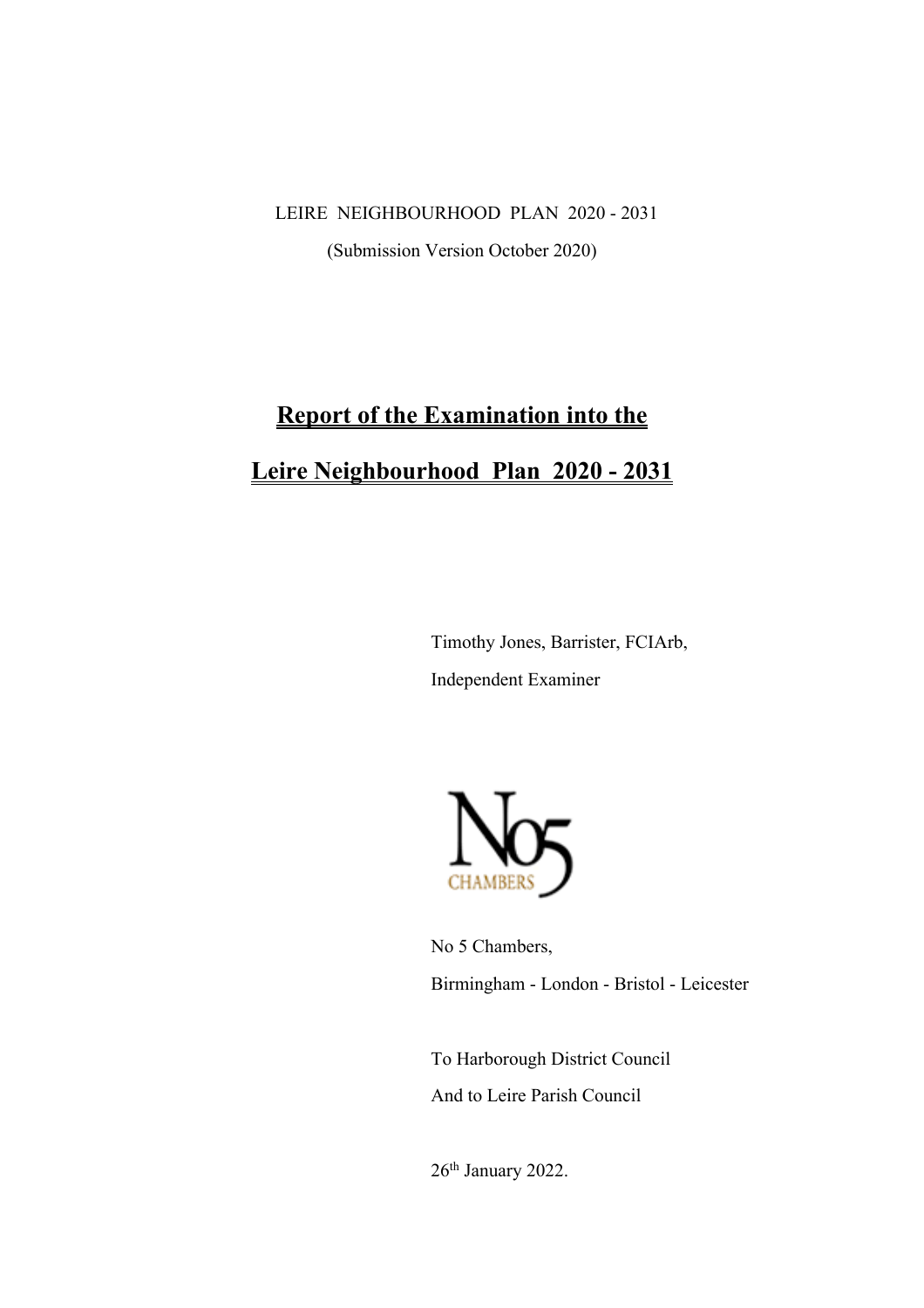| <b>Contents</b>                                         | Page(s)                 |
|---------------------------------------------------------|-------------------------|
| 1. Introduction                                         | 1                       |
| Neighbourhood planning                                  | 1                       |
| Appointment and role                                    | 1                       |
| 2. Preliminary Matters                                  | 2                       |
| Public consultation                                     | 2                       |
| Other statutory requirements                            | $\overline{2}$          |
| 3. The Extent and Limits of an Examiner's Role          | $2 - 4$                 |
| 4. Consideration of Representations                     | $\overline{\mathbf{4}}$ |
| 5. Public Hearing and Site Visit                        | 5                       |
| <b>6. Basic Conditions and Human Rights</b>             | $5 - 8$                 |
| Regard to national policies and advice                  | $5 - 6$                 |
| Contributing to the achievement of sustainable          | 6                       |
| development                                             |                         |
| General conformity with the development plan            | $6 - 7$                 |
| EU obligations<br>-                                     | $7 - 8$                 |
| <b>Conservation of Habitats and Species Regulations</b> | 8                       |
| Human rights                                            | 8                       |
| 7. The nature of the area                               | $8 - 9$                 |
| 8. Contents of the Draft NDP                            | $9 - 13$                |
| 9. Updating                                             | 13                      |
| 10. Referendum Area                                     | 14                      |
| <b>16. Summary of Main Findings</b>                     |                         |
| <b>Appendix A: Recommended Modifications</b>            |                         |
| <b>Appendix B: Abbreviations</b>                        |                         |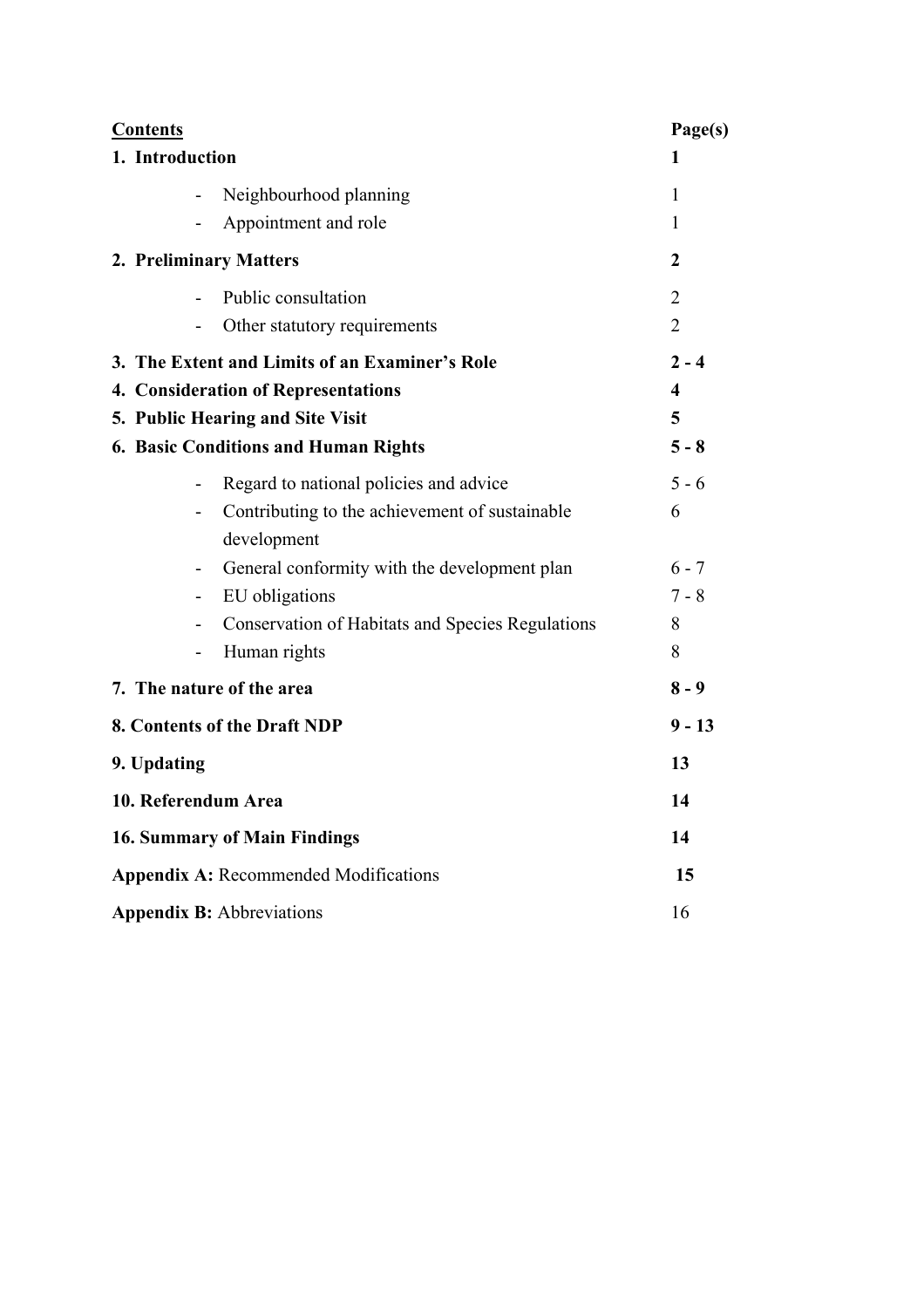# **Report of the Examination into the Leire Neighbourhood Plan 2020 - 2031**

# **1. Introduction**

#### *Neighbourhood planning*

1. The Localism Act 2011 Part 6 Chapter 3 introduced neighbourhood planning, including provision for neighbourhood development plans. A neighbourhood development plan should reflect the needs and priorities of the community concerned and should set out a positive vision for the future, setting planning policies to determine decisions on planning applications. If approved by a referendum and made by the local planning authority, such plans form part of the Development Plan for the neighbourhood concerned. Applications for planning permission should be determined in accordance with the Development Plan, unless material considerations indicate otherwise.

2. This report concerns the Submission (Regulation 16) Version of the Leire Neighbourhood Plan 2020 – 2031 October 2020 ("the Draft NDP").

#### *Appointment and role*

3. Harborough District Council ("HDC"), with the agreement of Leire Parish Council ("LPC"), has appointed me to examine the Draft NDP. I am a member of the planning bar and am independent of HDC, LPC, and of those who have made representations in respect of the Draft NDP. I have been trained and approved by the Neighbourhood Planning Independent Examiner Referral Service and have extensive experience both as a planning barrister and as a neighbourhood plan examiner. I do not have an interest in any land that is, or may be, affected by the Draft NDP.

4. My examination has involved considering written submissions and an unaccompanied detailed site visit on Monday  $18<sup>th</sup>$  October 2021. I have considered all the documents with which I have been provided.

5. My role may be summarised briefly as to consider whether certain statutory requirements have been met, to consider whether the Draft NDP meets the basic conditions, to consider human rights issues, to recommend which of the three options specified in paragraph 12 below applies and, if appropriate, to consider the referendum area. I must act proportionately, recognising that Parliament has intended the neighbourhood plan process to be relatively inexpensive with costs being proportionate.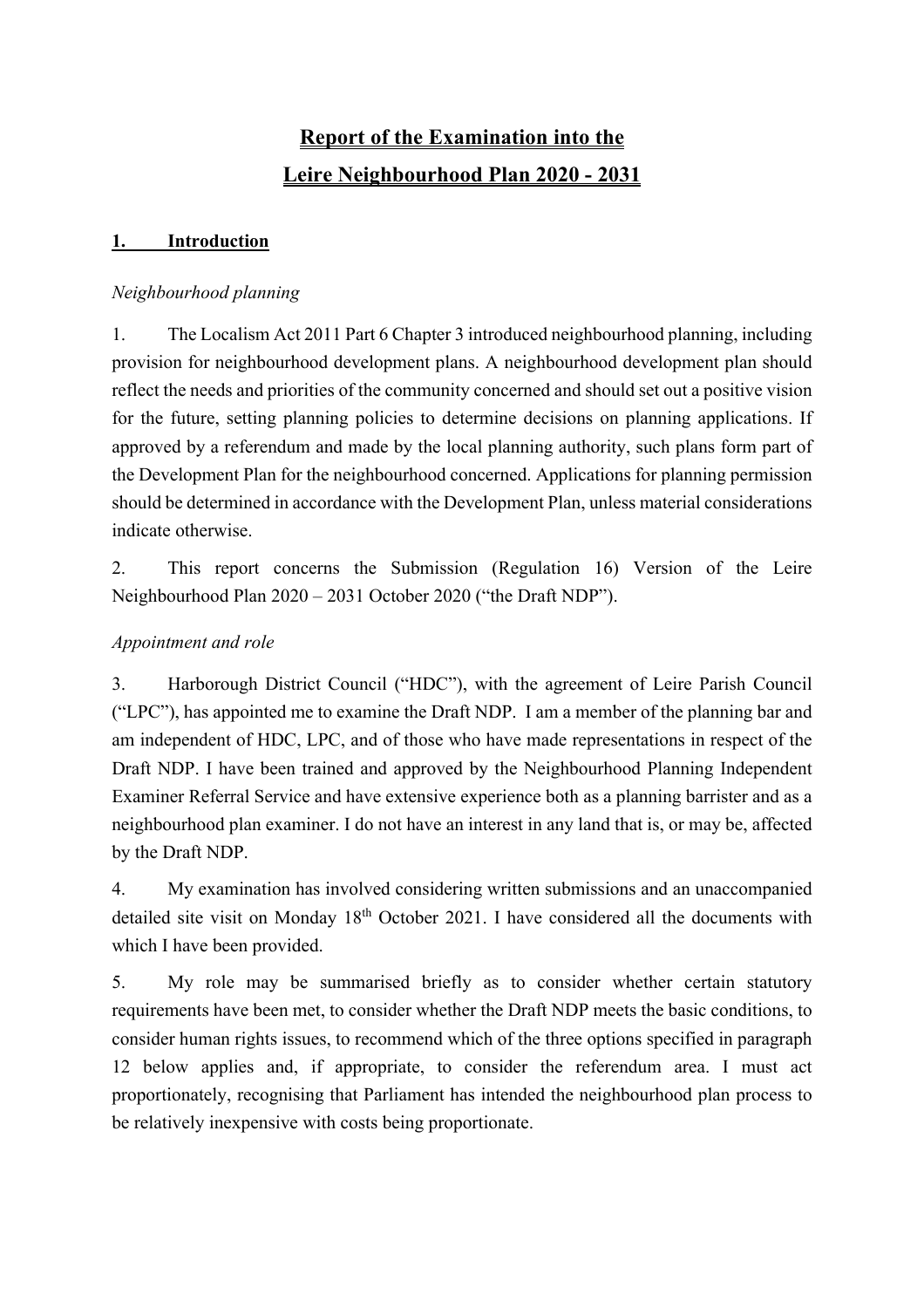#### **2. Preliminary Matters**

#### *Public consultation*

6. Consultation and community involvement are important parts of the process of producing a neighbourhood plan. I am satisfied that LPC took public consultation seriously. I do not consider there has been a failure in consultation, let alone one that would have caused substantial prejudice. The consultation was sufficient and met the requirements of the Neighbourhood Planning (General) Regulations 2012 ("the General Regulations").

#### *Other statutory requirements*

- 7. I am also satisfied of the following matters:
	- (1) The Draft NDP area is the parish of Leire. On 4th December 2017 this was designated as a neighbourhood area for the purposes of neighbourhood planning. LPC is authorised to act in respect of this area (Town and Country Planning Act 1990 ("TCPA") s61F (1) as read with the Planning and Compulsory Purchase Act 2004 ("PCPA") s38C (2)(a));
	- (2) The Draft NDP does not include provision about development that is excluded development (as defined in TCPA s61K), and does not relate to more than one neighbourhood area (PCPA s38B (1);
	- (3) No other neighbourhood development plan has been made for the neighbourhood area (PCPA s38B (2));
	- (4) There is no conflict with PCPA s38A and s38B (TCPA Sch 4B para 8(1)(b) and PCPA s38C $(5)(b)$ ; and
	- (5) The Draft NDP specifies the period for which it is to have effect, as required by PCPA s38B(1)(a). Sensibly, this deliberately mirrors the end date for the Harborough Local Plan ("HLP").<sup>1</sup>

#### **3. The Extent and Limits of an Examiner's Role**

8. I am required to consider whether the Draft NDP meets the basic conditions specified

in TCPA Sch 4B para 8(2) as varied for neighbourhood development plans, namely:

(a) Having regard to national policies and advice contained in guidance issued by the Secretary of State, it is appropriate to make the Plan;

 $(d)^2$  The making of the Plan contributes to the achievement of sustainable development;

(e) The making of the Plan is in general conformity with the strategic policies contained in the development plan for the area of the authority (or any part of that area);

 $1$  Draft NDP p. 7.

<sup>&</sup>lt;sup>2</sup> The omission of (b) and (c) results from these clauses of para 8(2) not applying to neighbourhood development plans (PCPA s38C (5)(d)).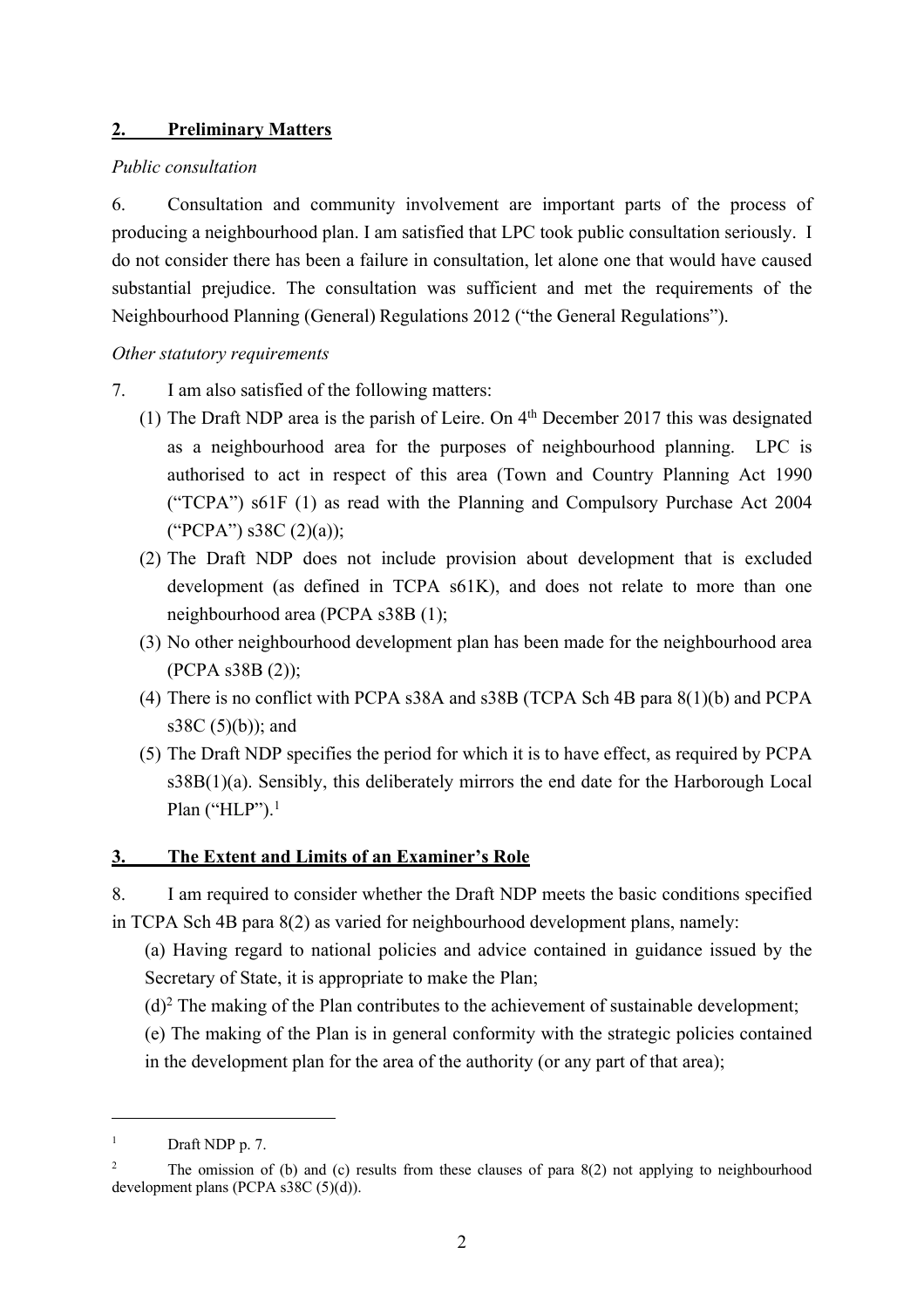(f) The making of the Plan does not breach, and is otherwise compatible with, EU obligations; and

(g) Prescribed conditions are met in relation to the Plan and prescribed matters have been complied with in connection with the proposal for the Plan.

9. There is one prescribed basic condition:3 *"The making of the neighbourhood development plan does not breach the requirements of Chapter 8 of Part 6 of the Conservation of Habitats and Species Regulations 2017."* Chapter 8 comprises regulations 105 to 111.

10. The combined effect of TCPA Sch 4B para 8(6) and para 10(3)(b) and of the Human Rights Act 1998 means that I must consider whether the Draft NDP is compatible with Convention rights. *'Convention rights'* are defined in the Human Rights Act 1998 as (a) Articles 2 to 12 and 14 of the European Convention on Human Rights ("the Convention"), (b) Articles 1 to 3 of its First Protocol, and (c) Article 1 of its Thirteenth Protocol, as read with Articles 16 to 18 of the Convention. The Convention rights that are most likely to be relevant to town and country planning are those under the Convention's Article 6(1), 8 and 14 and under its First Protocol Article 1.

11. In my examination of the substantial merits of the Draft NDP, I may not consider matters other than those specified in the last three paragraphs. In particular I may not consider whether any other test, such as the soundness test provided for in respect of examinations under PCPA s20, is met.<sup>4</sup> Rather, it is clear that Parliament has decided not to use the soundness test, but to use the, to some extent, less demanding tests in the basic conditions. It is important to avoid unduly onerous demands on qualifying bodies. It is not my role to rewrite a neighbourhood development plan to create the plan that I would have written for the area. It is not my role to impose a different vision on the community.

12. Having considered the basic conditions and human rights, I have three options, which I must exercise in the light of my findings. These are: (1) that the Draft NDP proceeds to a referendum as submitted; (2) that the Draft NDP is modified to meet basic conditions and then the modified version proceeds to a referendum; or (3) that the Draft NDP does not proceed to referendum. If I determine that either of the first two options is appropriate, I must also consider whether the referendum area should be extended. My power to recommend modifications is limited by statute in the following terms:

*The only modifications that may be recommended are—*

*(a) modifications that the examiner considers need to be made to secure that the draft [NDP] meets the basic conditions mentioned in paragraph 8(2),*

<sup>&</sup>lt;sup>3</sup> Sch 2 of the General Regulations prescribes this.

<sup>4</sup> Woodcock Holdings Ltd *v* Secretary of State for Communities and Local Government [2015] EWHC 1173 (Admin), Holgate J. para 57; PPG Reference ID: 41-055-2018022.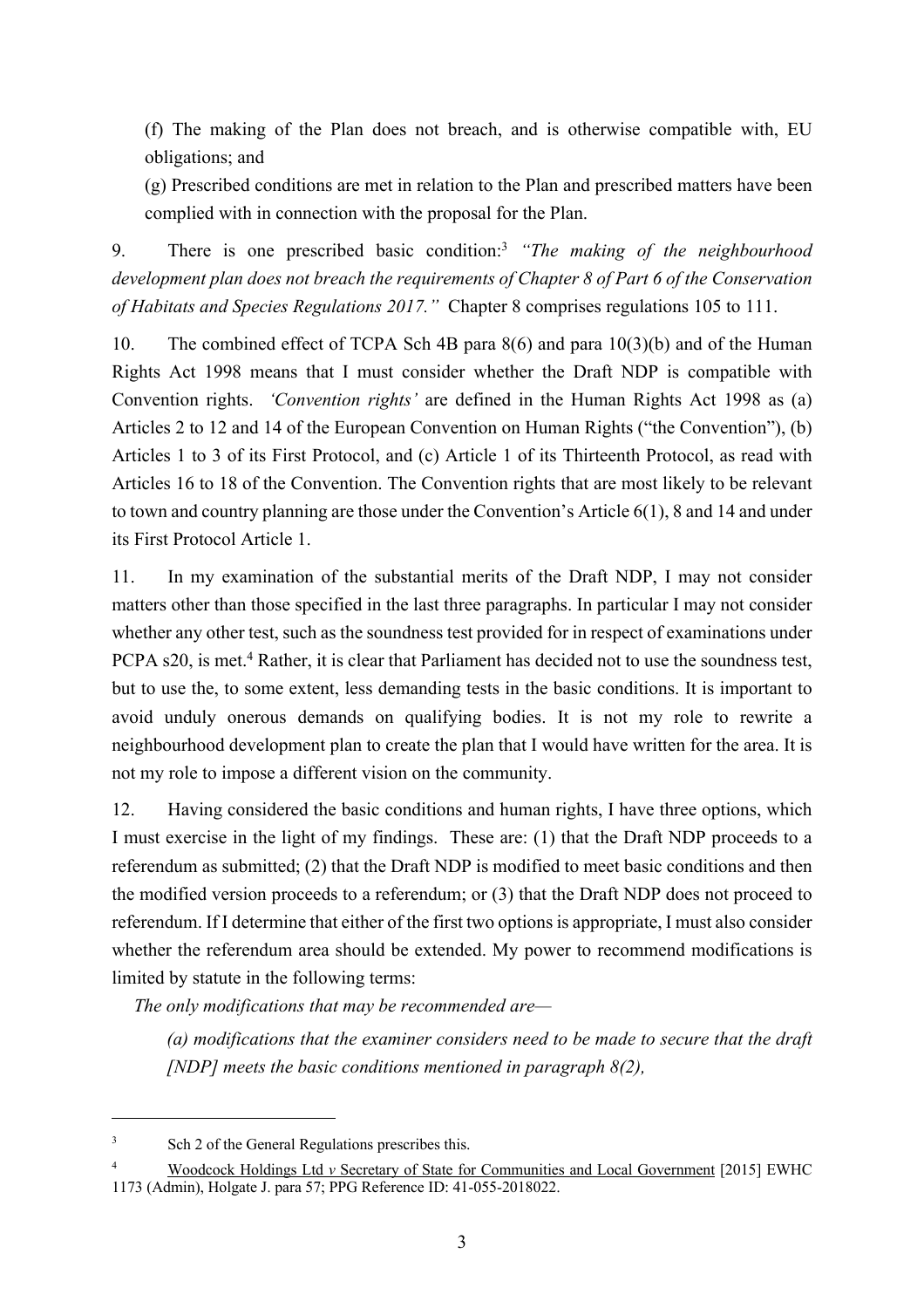*(b) modifications that the examiner considers need to be made to secure that the draft [NDP] is compatible with the Convention rights,*

*(c) modifications that the examiner considers need to be made to secure that the draft [NDP] complies with the provision made by or under sections 61E(2), 61J and 61L,*

*(d) modifications specifying a period under section 61L(2)(b) or (5), and*

*(e) modifications for the purpose of correcting errors.*<sup>5</sup>

13. The word *"only"* prevents me recommending any other modifications. The fact that a modification would be of benefit is not a sufficient ground in itself to recommend it. It would be helpful if those wishing to obtain what they consider to be improvements to neighbourhood plans (especially major public and private bodies) either do so at an early stage of the process or, if they leave the matter until the examination clearly explain how their proposal is within the limited powers of an examiner. So, for example, the fact that a policy could be strengthened or added to does not justify a modification unless this is necessary for the reasons given above. I must not take an excessively restrictive view of the power to recommend modifications, but must bear in mind Lindblom LJ's explanation of its extent in his judgment in Kebbell Developments Ltd *v.* Leeds City Council. <sup>6</sup> I may not recommend a modification that would put the draft NDP in breach of a basic condition or of human rights. When I conclude that a modification is necessary, I must, in deciding its wording, bear in mind material considerations including government advice. This includes the importance of localism. Where I properly can, my suggested modifications seek to limit the extent to which the substance of the draft NDP is changed.

14. It is not my role to consider matters that are solely for the determination of other bodies such Harborough District Council or Leicestershire County Council. Nor is it my role to consider matters that an NDP could consider, but which are not considered in the Draft NDP, unless this is necessary for my role as explained above. It is not my role to consider aspirations that do not purport to be policies.

# **4. Consideration of Representations**

15. I have given the representations careful consideration, but have not felt it necessary to comment on most of them. Rather in accordance with the statutory requirement and bearing in mind the judgment of Lang J in *R* (Bewley Homes Plc) *v*. Waverley District Council,<sup>7</sup> I have mainly concentrated on giving reasons for my recommendations.8 Where I am required to consider the effect of the whole Draft NDP, I have borne it all in mind.

<sup>&</sup>lt;sup>5</sup> TCPA Sch 4B, para 10(3). The provisions in (a), (c) and (d) are in the TCPA.

 $6$  [2018] EWCA Civ 450, 14<sup>th</sup> March 2018, paras 34 and 35.

 $7$  [2017] EWHC 1776 (Admin), Lang J, 18<sup>th</sup> July 2017.

<sup>&</sup>lt;sup>8</sup> TCPA Sch 4B, para  $10(6)$ .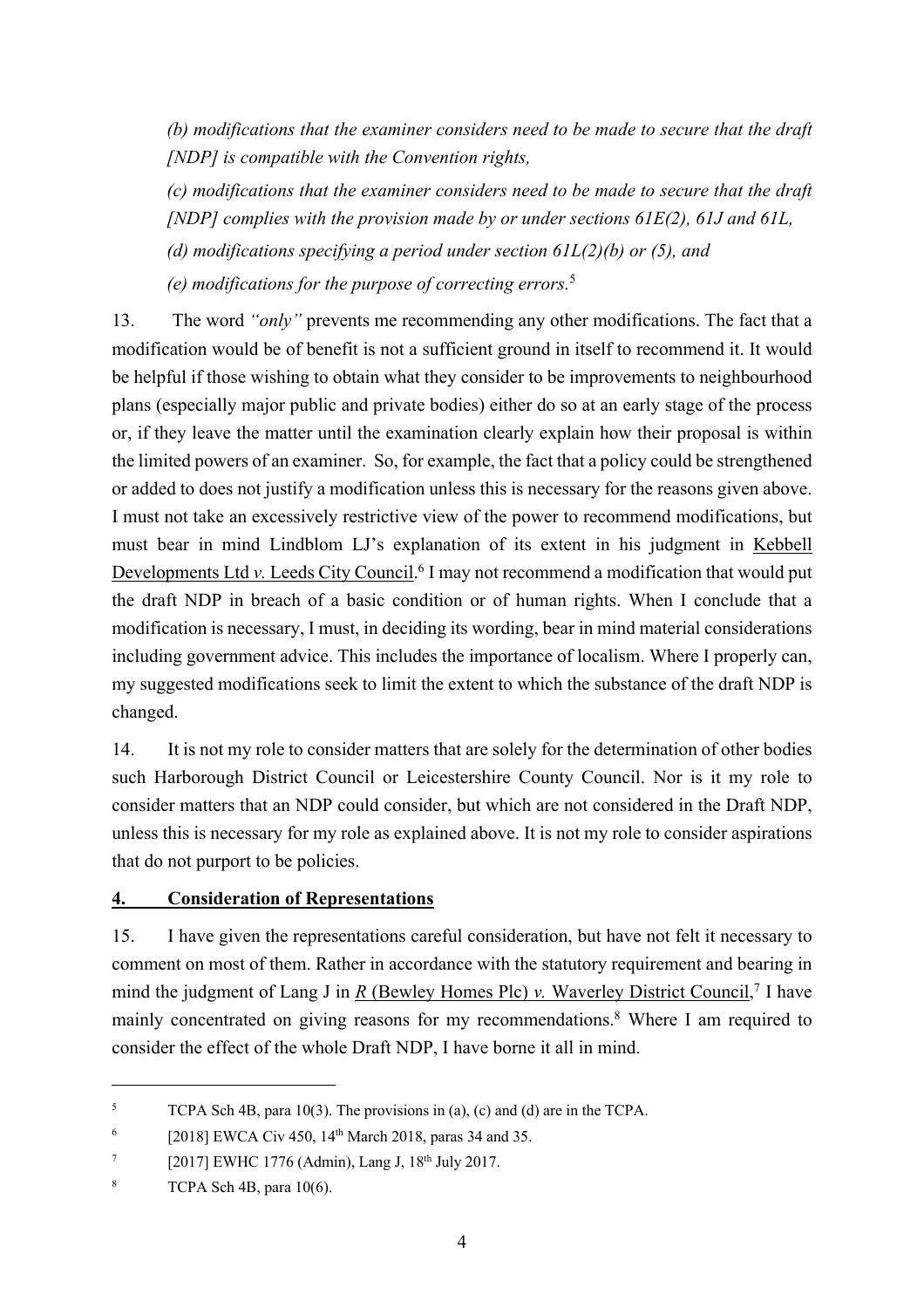#### **5. Public Hearing and Site Visit**

16. The general rule is that the examination of the issues by the examiner is to take the form of the consideration of the written representations. However, an examiner must cause a hearing to be held for the purpose of receiving oral representations about a particular issue in any case where the examiner considers that the consideration of oral representations is necessary to ensure (1) adequate examination of the issue or (2) a person has a fair chance to put a case. Since neither applied in this case, I did not hold a public hearing.

17. After particularly careful consideration in the light of current circumstances, I concluded that an unaccompanied site visit was necessary and held an extensive one on Monday 18<sup>th</sup> October 2021. The site visit helped me to gain a sufficient impression of the nature of the area for the purpose of my role.

#### **6. Basic conditions and human rights**

#### *Regard to national policies and advice*

18. The first basic condition requires that I consider whether it is appropriate that the NDP should be made *"having regard to national policies and advice contained in guidance issued by the Secretary of State"*. A requirement to have regard to policies and advice does not require that such policy and advice must necessarily be followed, but they should only be departed from them only if there are clear reasons, which should be explained, for doing so.<sup>9</sup>

19. The principal document in which national planning policy is contained is the National Planning Policy Framework 20<sup>th</sup> July 2021 ("the NPPF") and I have borne that in mind. Other policy and advice that I have borne in mind includes national Planning Practice Guidance ("PPG").

20. The NPPF provides that neighbourhood plans should support the delivery of strategic policies contained in local plans and should shape and direct development that is outside of these strategic policies.<sup>10</sup> Its paragraphs 28 and 29 state:

*28. non-strategic policies should be used by… communities to set out more detailed policies for specific areas, neighbourhoods or types of development. This can include allocating sites, the provision of infrastructure and community facilities at a local level, establishing design principles, conserving and enhancing the natural and historic environment and setting out other development management policies.* 

<sup>9</sup> *R.* (Lochailort Investments Limited) *v.* Mendip District Council [2020] EWCA Civ 1259, Lewison LJ, paras 6, 31 and 33, 2nd October 2020.

 $^{10}$  NPPF para 13.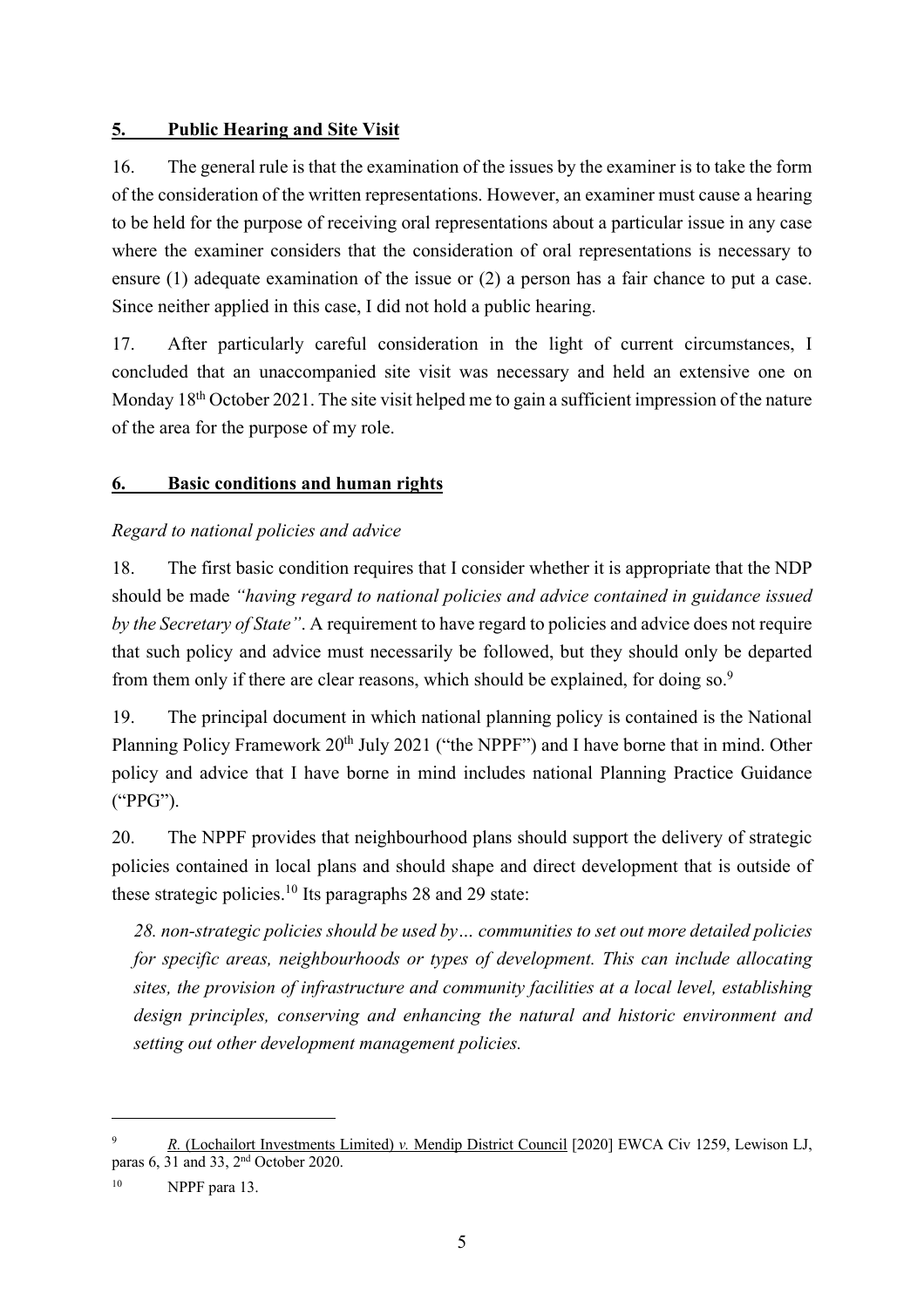*29. Neighbourhood planning gives communities the power to develop a shared vision for their area. Neighbourhood plans can shape, direct and help to deliver sustainable development, by influencing local planning decisions as part of the statutory development plan. Neighbourhood plans should not promote less development than set out in the strategic policies for the area, or undermine those strategic policies.*

# *Contributing to the achievement of sustainable development*

21. The second basic condition means that I must consider whether the making of the Plan contributes to the achievement of sustainable development. Unless the Draft NDP, or the Draft NDP as modified, contributes to sustainable development, it cannot proceed to a referendum. This condition relates to the making of the Plan as a whole. It does not require that each policy in it must contribute to sustainable development. It does require me to consider whether constraints might prevent sustainable development and, if they might, whether the evidence justifies them. That involves consideration of site-specific constraints, both existing and those proposed in the Draft NDP. The total effect of the constraints introduced by the Draft NDP when read with existing constraints should not prevent the achievement of sustainable development.

# *General conformity with the development plan's strategic policies*

22. The third basic condition means that I must consider whether the Draft NDP is in general conformity with the strategic policies contained in the development plan for the area of the authority. The relevant part of the development plan is the Harborough Local Plan (April 2019) ("HLP")

23. The adjective *'general'* allows a degree of (but by no means unlimited) flexibility and requires the exercise of planning judgement. The draft NDP *"need not slavishly adopt every*  detail".<sup>11</sup> This condition only applies to strategic policies - there is no conformity requirement in respect of non-strategic policies in the development plan or in respect of other local authority documents that do not form part of the development plan, although such documents may be relevant to other matters. In assessing general conformity and whether a policy is strategic, I have borne in mind helpful PPG advice.<sup>12</sup> I have also born in mind the relevant part of the judgment in *R* (Swan Quay LLP) *v* Swale District Council. 13

24. Relevant polies in HLP include SS1 The spatial strategy. This begins by setting out a settlement hierarchy, the sixth and least sustainable element of which is *"(f) Other villages,* 

<sup>11</sup> Wiltshire Council *v* Cooper Estates Strategic Land Ltd [2019] EWCA Civ 840, para 3.

<sup>&</sup>lt;sup>12</sup> Paras 074 to 077 of the section on neighbourhood planning.

<sup>&</sup>lt;sup>13</sup> [2017] EWHC 420 (Admin), para 29, Dove J,  $27<sup>th</sup>$  January 2017.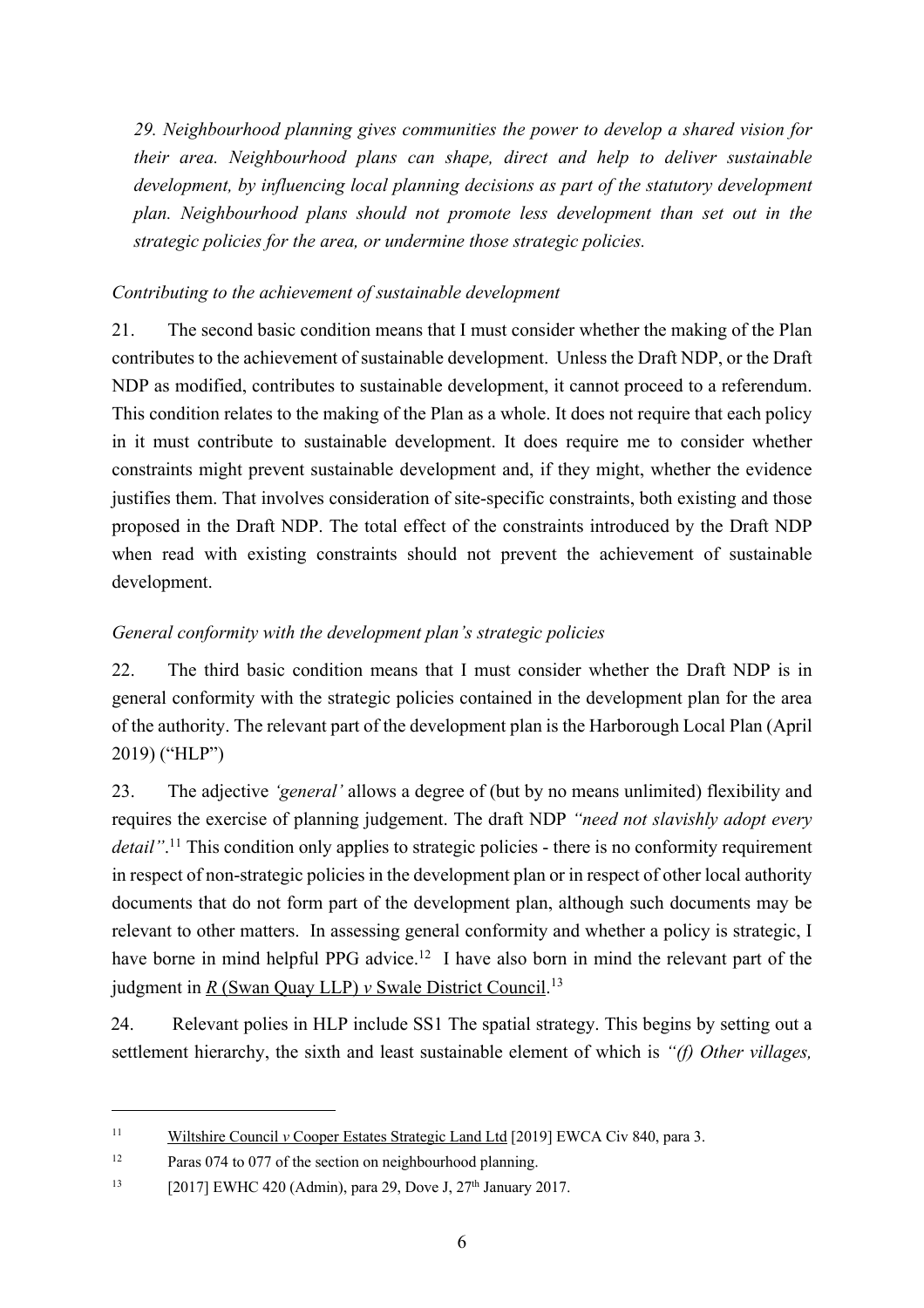*rural settlements and the countryside where development will be strictly controlled"*. Leire is in this category.14

25. HLP's paragraph states:

*3.1.14 Rural villages and other settlements which do not meet the criteria for identification as Selected Rural Villages are not considered sustainable locations for development and are at the bottom of the settlement hierarchy. They are considered countryside and proposals and will be assessed against policies GD3 Development in the Countryside and GD4 New Housing in the Countryside."*

26. HLP's Table D23 includes the following:

*Other villages and rural settlements are considered the least sustainable locations for growth and are covered by housing in the countryside policy. New housing will be limited to housing to meet an identified need (either through a housing needs survey or neighbourhood plan), housing to meet the needs of a rural worker, rural exception sites, isolated homes in the countryside in accordance with NPPF paragraph 79, and replacement dwellings.*

27. HLP's policy H2 includes the following: *40% affordable housing will be required on housing sites: a. of more than 10 dwellings; or b. with a combined gross floorspace of more than 1,000 square metres.*

28. HLP's paragraph 5.3.4 explains *"The threshold site size of more than 10 dwellings to provide affordable housing specified in Policy H2 is set by national policy and guidance."* This is now NPPF paragraph 64, *"Provision of affordable housing should not be sought for residential developments that are not major developments,*<sup>15</sup> *other than in designated rural areas (where policies may set out a lower threshold of 5 units or fewer)."*

# *EU obligations*

29. The fourth basic condition requires me to consider whether the Draft NDP breaches, or is otherwise incompatible with, EU obligations. I have in particular considered the following, together with the UK statutory instruments implementing them: the Strategic Environmental Assessment Directive (2001/42/EC); the Environmental Impact Assessment Directive (2011/92/EU); the Habitats Directive (92/43/EEC); the Wild Birds Directive (2009/147/EC); the Waste Framework Directive (2008/98/EC); the Air Quality Directive (2008/50/EC); the Water Framework Directive (2000/60/EC); and the General Data Protection Regulation

<sup>&</sup>lt;sup>14</sup> HLP page 250, Table D.23.

<sup>15</sup> For housing, a major development is *"development where 10 or more homes will be provided, or the site has an area of 0.5 hectares or more."*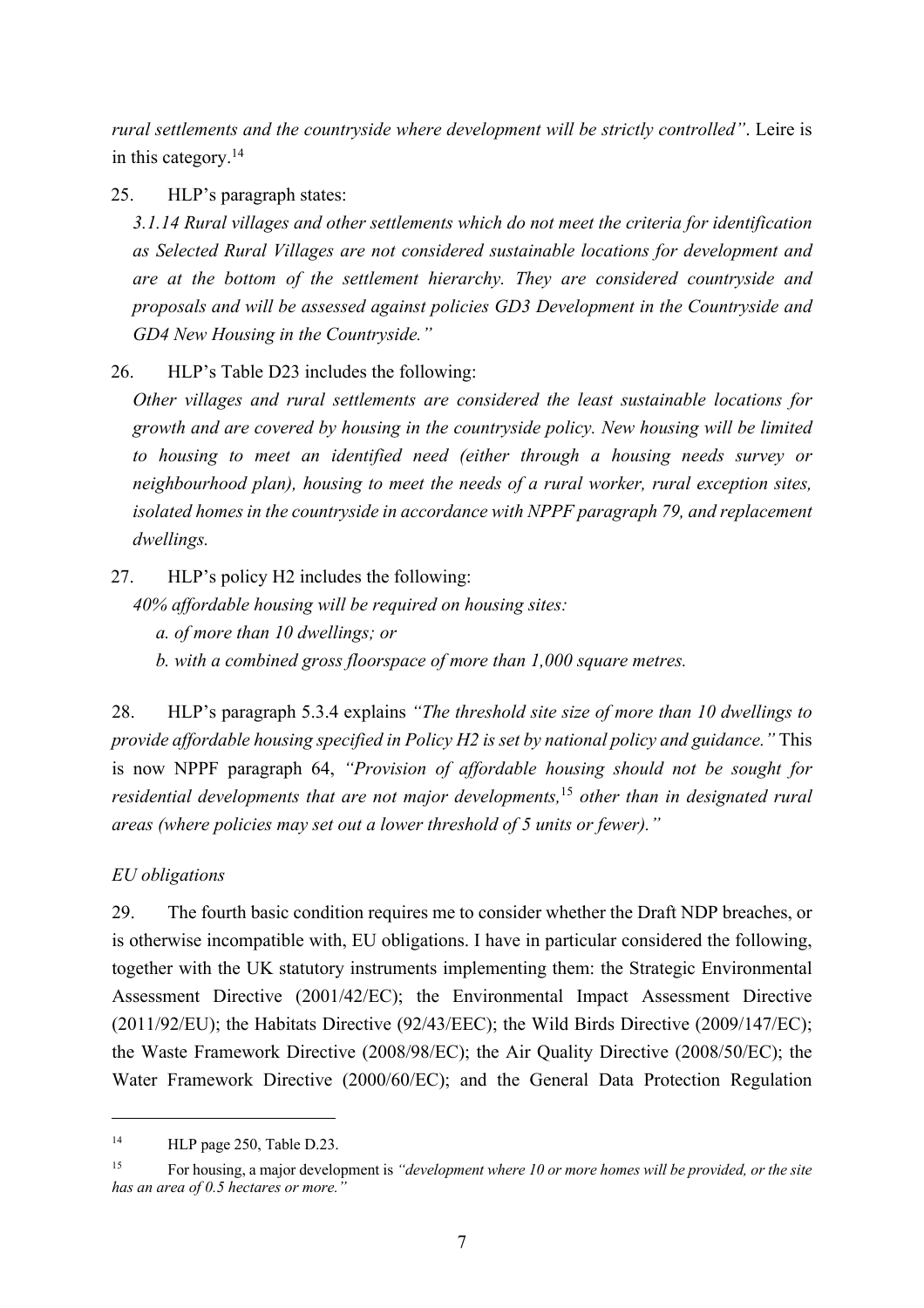(2016/679/EU). I have also considered the judgment of the European Court of Justice in People Over Wind *v* Coillte Teoranta.<sup>16</sup> I have born in mind that proportionality is a concept of and underlies EU law and must avoid requirements that are disproportionate for a plan as relatively small as the Draft NDP.

30. I am satisfied that no issue arises in respect of equality under general principles of EU law or any EU equality directive.

# *Conservation of Habitats and Species Regulations*

31. I am satisfied that the making of the NDP would not be incompatible with the prescribed basic condition and that it is not necessary to consider the matter further in this report.

#### *Human Rights*

32. English planning law in general complies with the Convention. This matter can be dealt with briefly in advance of further consideration of the contents of the Draft NDP. I have considered whether anything in the Draft NDP would cause a breach of any Convention right. In particular I have considered the Convention's Articles 6(1), 8 and 14 and its First Protocol Article 1. This last-mentioned article reinforces the common-law principle that private property rights should not be removed without proper justification and I bear that in mind. Subject to that, nothing in my examination of the Draft NDP indicates any breach of a Convention right, so that no modifications need to be made to secure that the Draft NDP is compatible with these rights. It is therefore not necessary to consider human rights in the parts of this report that deal with specific parts of the Draft NDP.

#### **7. The nature of the area**

33. In considering the contents of the Draft NDP I must consider the nature of Leire. It is accurately described in the Draft NDP. It has a small population (587 in the 2011 census) and limited facilities (a church with services once or twice a month, a village hall, two pubs and a playing field and children's play area). It does not have any convenience stores or other shops and does not have a school. It does have a much better bus service than many villages of its size. Not surprisingly, it is in least sustainable category in HLP's hierarchy of settlements, 'Other villages, rural settlements and the countryside where development will be strictly controlled'. 17

34. Most of the parish is Midland countryside that is attractive, but not designated.

<sup>&</sup>lt;sup>16</sup> Case C-323/17, 12<sup>th</sup> April 2018.

<sup>&</sup>lt;sup>17</sup> HLP policy SS1(1)(f).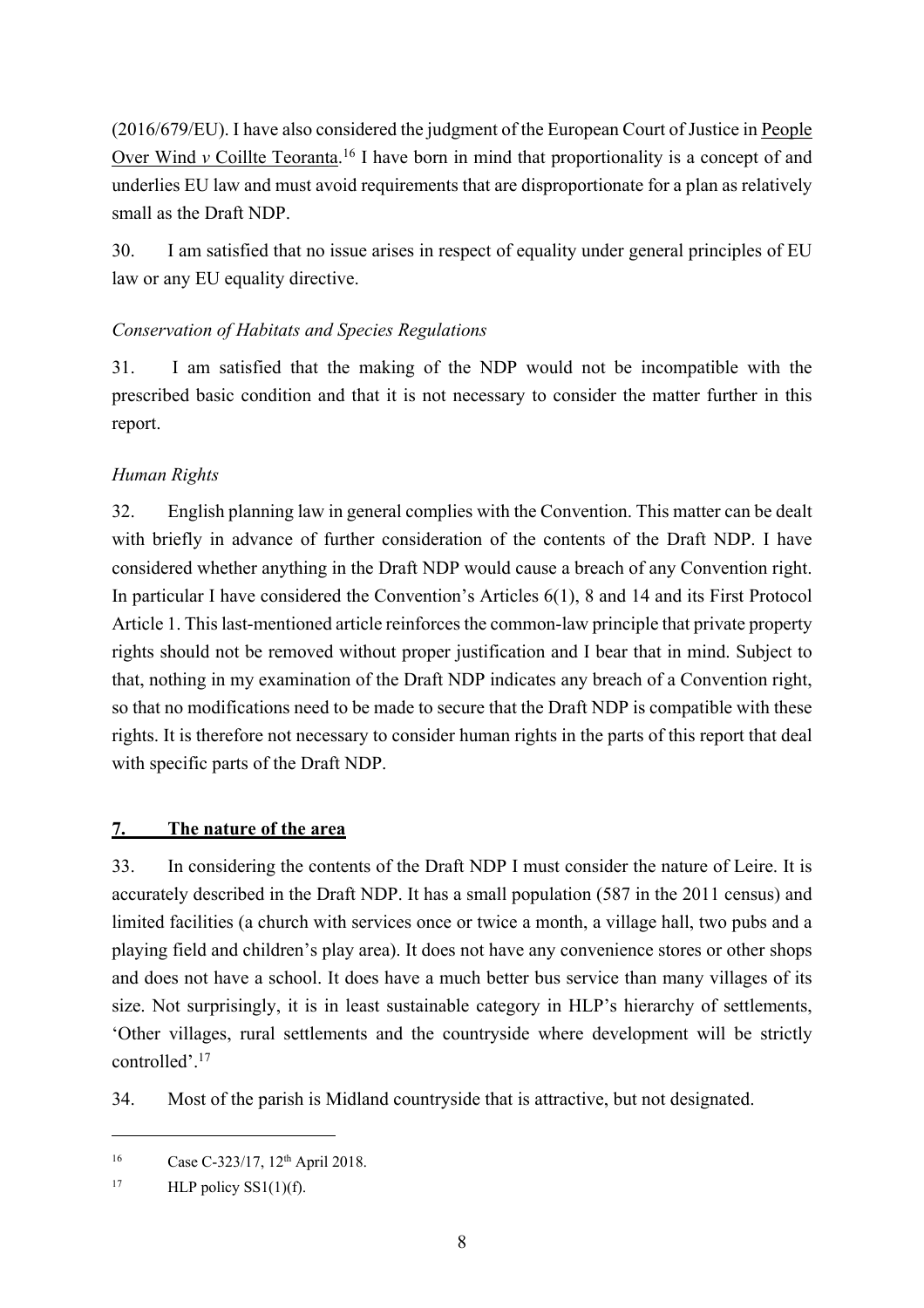35. Consultation showed a desire for smaller affordable homes.<sup>18</sup> This is not surprising, given the parish's significantly higher than average house prices.<sup>19</sup>

# **8. The contents of the Draft NDP**

#### *Pages 18 and 19*

36. The most controversial part of the Draft NDP is the decision to future-proof the plan by a residential allocation accessed from St Peters Close and the policy that provides for this, policy H1.20

37. I have read and given weight to the site sustainability assessment. This rightly points out that *"The objectively assessed need between 2016 and 2036 is therefore for 0 additional dwellings, based upon the settlement hierarchy agreed for the parish and the small proportion of the population of Leire as a proportion of the district as a whole."* It explains why the NDP nonetheless makes some provision for housing: *"The NDP supports the provision of sustainable housing in the Parish to meet local need and has embraced the desire to exceed the District-wide housing provision target by identifying potential housing sites within the Parish to meet these requirements...*". It also points out that the initial site assessments were undertaken by an independent professional.

38. Government policy in NPPF paragraph 70 provides. *"Neighbourhood planning groups should also give particular consideration to the opportunities for allocating small and mediumsized sites (of a size consistent with paragraph 68 69a) suitable for housing in their area."* This is a strengthening of its predecessor, with *"give particular consideration to"* replacing *"consider".*

39. Clause (b) of policy H1 states *"a minimum of two of the dwellings will be affordable".* This reflects the response to community questionnaire that affordable homes are needed.<sup>21</sup> While affordable housing is encouraged by policy H3, there is no basis for confidence that it would achieve this. Windfall development supported by policy H2 seldom achieves affordable housing. It is therefore clear that clause (b) is of considerable importance, and I give great weight to the benefit of the proposed affordable housing. Without it the case for allocating the H1 site would be considerably weaker.

40. In the context of the village, the site is relatively sustainable being sufficiently close to the pubs, village hall and church to make motor vehicle journeys between it and these facilities likely to be rare.

<sup>&</sup>lt;sup>18</sup> Draft NDP pages 16-17.

<sup>19</sup> Draft NDP page 11.

<sup>&</sup>lt;sup>20</sup> There are further mentions of the residential allocation on pages  $20$ ,  $21$ ,  $22$ 

<sup>21</sup> Draft NDP, bottom of page 16.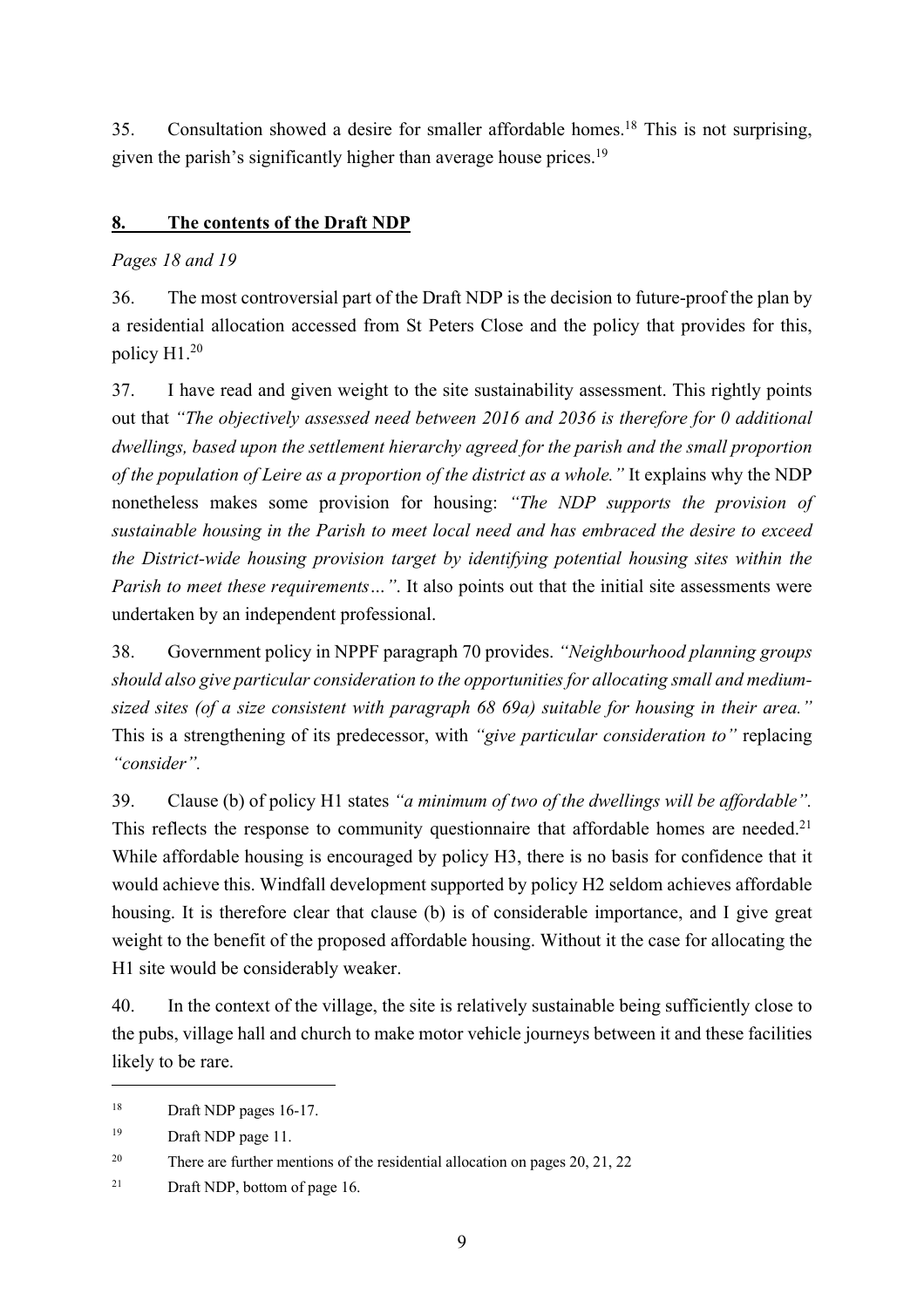41. I have given the representations in respect of this site careful and lengthy consideration and concluded that it should remain in the draft NDP. Its allocation complies with the NPPF paragraph 70. It would provide clearly needed affordable housing, while other routes to the provision of such housing are based on hope rather an assessment of likelihood. With respect to the argument that greenfield land should not be allocated, I see no basis for considering that needed affordable housing is likely to be provided on anything but a greenfield site sufficient for 5 or more dwellings. I accept the evidence of Andrew Grainger in response to my guidance and directions. A satisfactory access can be provided that does not pose a risk to safety and that allows emergency vehicles and waste-collection vehicles to enter and leave the site. My conclusion was reinforced by site visit which showed a by no means exceptional access. I am satisfied that the site is capable of development without harm to heritage assets. I accept the evidence of LPC that the allocation was not an error.

#### *Pages 20-22*

42. There is no conflict with the basic conditions in the limits to development. In particular they do not constitute a lack of general conformity with the development plan's strategic policies and in the context of such a small village in the least sustainable category in the hierarchy, NPPF's paragraph 70 is met by the residential allocation accessed from St Peters Close.

43. I deal with the inclusion of sites 001 and 327 in figure 7 below. My conclusion that their identification as sites of environmental significance should be removed does not alter my view in respect of the limits to development.22 Sufficient allocation of housing land is achieved by policy H1's more central allocation. Altering the limits of development to include these sites would be likely to lead to more development than is appropriate in this small village in the lowest category in the sustainability hierarchy.

# *Page 23*

44. The current edition of the NPPF is the NPPF (2021). This minor error should be corrected.

Recommended modification 1

*Page 23, 1st complete paragraph* 

Replace "(2019)" with "(2021)"

# *Page 28*

45. Page 28 deals with proposed local green spaces and includes a policy to protect them. The NPPF provides for Local Green Spaces (LGSs) in its chapter 8, which is headed

<sup>22</sup> Paragraph 58 below.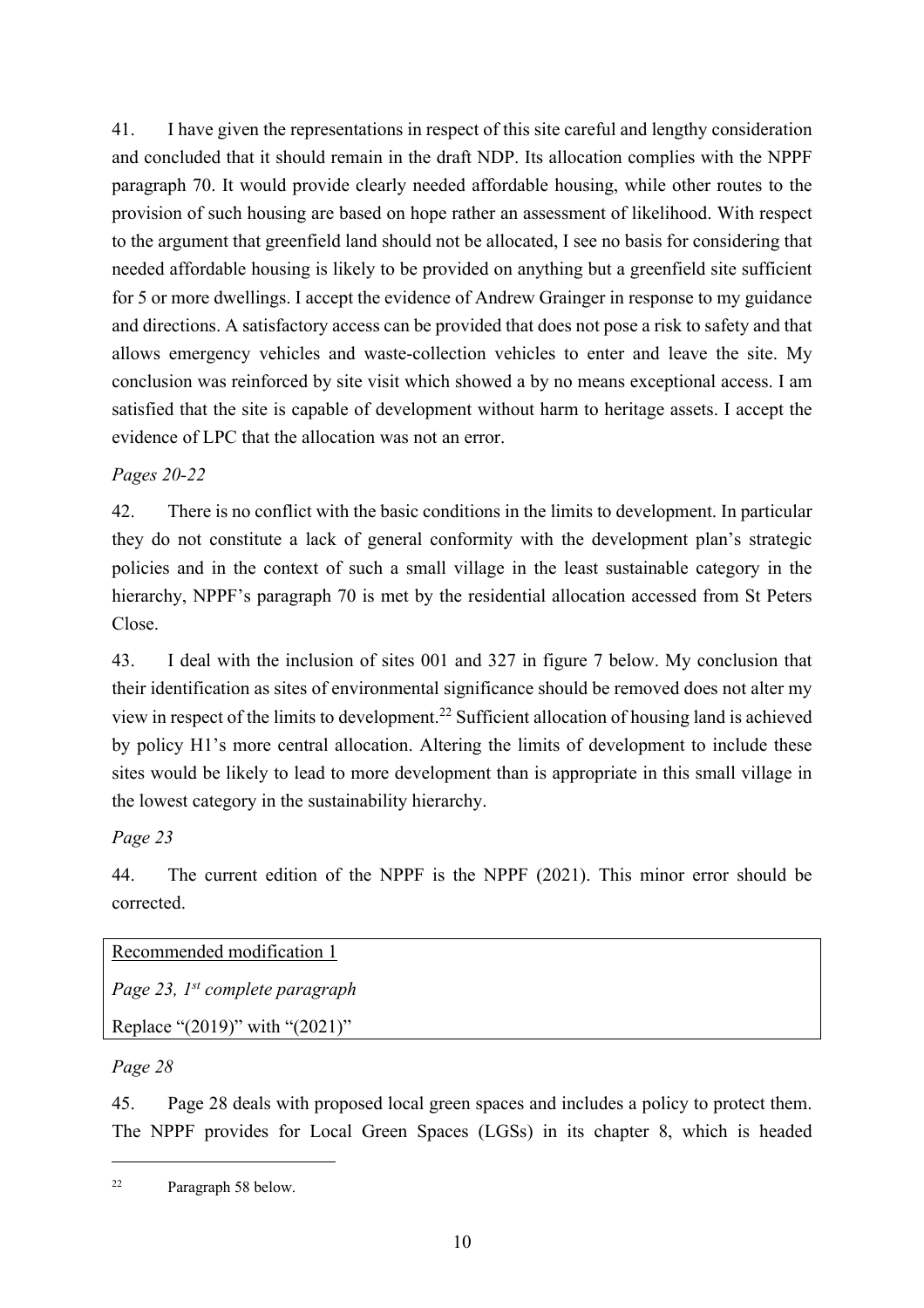"Promoting healthy and safe communities". Under the sub-heading "Open Spaces and Recreation", paragraphs 99, 100 and 101 state:

*101. The designation of land as Local Green Space through … neighbourhood plans allows communities to identify and protect green areas of particular importance to them. Designating land as Local Green Space should be consistent with the local planning of sustainable development and complement investment in sufficient homes, jobs and other essential services. Local Green Spaces should only be designated when a plan is prepared or updated, and be capable of enduring beyond the end of the plan period..* 

*102. The Local Green Space designation should only be used where the green space is:* 

*a) in reasonably close proximity to the community it serves;* 

*b) demonstrably special to a local community and holds a particular local significance, for example because of its beauty, historic significance, recreational value (including as a playing field), tranquillity or richness of its wildlife; and*

*c) local in character and is not an extensive tract of land.*

*102. Policies for managing development within a Local Green Space should be consistent with those for Green Belts.*

46. These paragraphs are central to any consideration of whether land should be designated as an LGS. They should be followed unless there is a good reason not to do so and none has been given or is otherwise apparent to me. In considering the proposed LGS designations, I have born in mind and found helpful the judgment Court of Appeal in *R.* (Lochailort Investments Ltd) *v* Mendip District Council. 23 The phrase in para 99 *"capable of enduring beyond the end of the plan period"* was given specific consideration. It is less demanding policy than applies to Green Belt designation where the stronger word *"permanently*" is used.

47. Policy on LGSs is also contained in HLP policy G14 and I have borne that and its explanation in mind.

48. I have considered each proposed LGS and the reason for their designation in the papers that I have seen, and I viewed them on my site visit. I am satisfied that each satisfies the requirements for inclusion in an NDP and involves no conflict with either the NPPF or HLP. I have also considered the totality of LGS designations and found no breach of basic conditions in that.

# *Pages 29-30*

49. These pages consider Important Open Spaces. Among other things the NPPF states:

<sup>&</sup>lt;sup>23</sup> [2020] EWCA Civ 1259,  $2<sup>nd</sup>$  October 2020.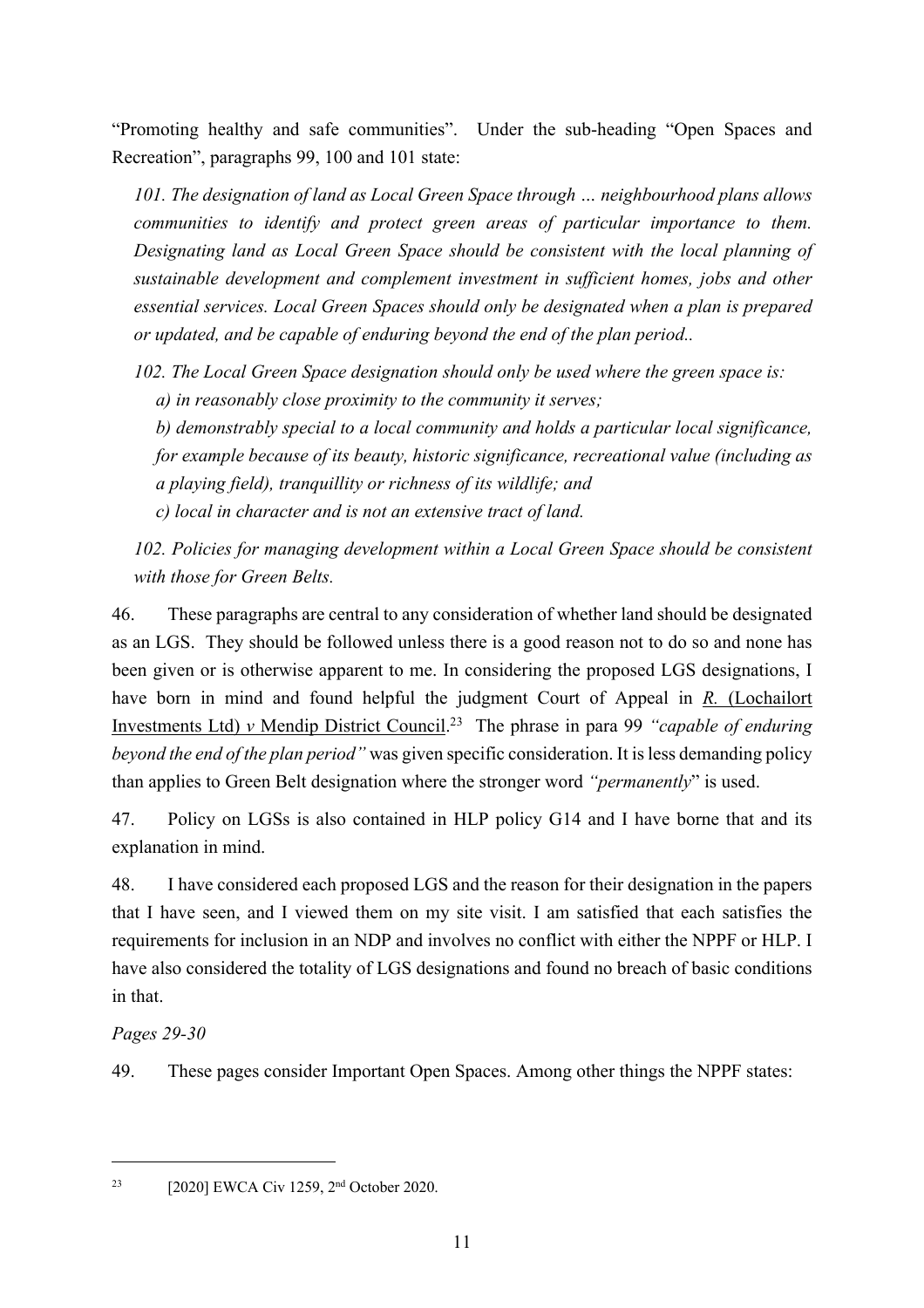*"Planning policies… should enable… the retention and development of accessible local services and community facilities, such as … sports venues, open space… public houses and places of worship."* [para 84]

*"To provide the social, recreational and cultural facilities and services the community needs, planning policies and decisions should… plan positively for the provision and use of shared spaces, community facilities (such as … sports venues, open space, … public houses and places of worship) … to enhance the sustainability of communities and residential environments."* [para 93]

*"Existing open space, sports and recreational buildings and land, including playing fields, should not be built on unless:*

*a) an assessment has been undertaken which has clearly shown the open space, buildings or land to be surplus to requirements; or*

*b) the loss resulting from the proposed development would be replaced by equivalent or better provision in terms of quantity and quality in a suitable location; or*

*c) the development is for alternative sports and recreational provision, the benefits of which clearly outweigh the loss of the current or former use."* [para 99]

50. HLP has policy on open space in its policy SS1(9) and G12.

51. I am satisfied that policy ENV2 and its supporting text broadly reflects NPPF and HLP and involves no breach of a basic condition. I have also considered the specific sites designated as important green spaces and am satisfied that each is justified.

*Page 31*

52. I have considered the proposed sites of environmental significances and subject to the following am satisfied with their allocation.

53. I looked at sites 001 and 327. Site  $0.01^{24}$  has been identified partly based on a speciesrich hedge under different ownership. The remaining reasons for its allocation are not sufficient to justify it. The description of site 327 refers to Homeleigh, an adjoining property. Once this is recognised there is insufficient justification for its allocation. I therefore recommend that the draft NDP is modified to remove these sites from Figure 7.

Recommended modification 2

*Page 31, Figure 7*

Remove sites 001 and 327 from the figure

<sup>24</sup> Appendix 9, page 4.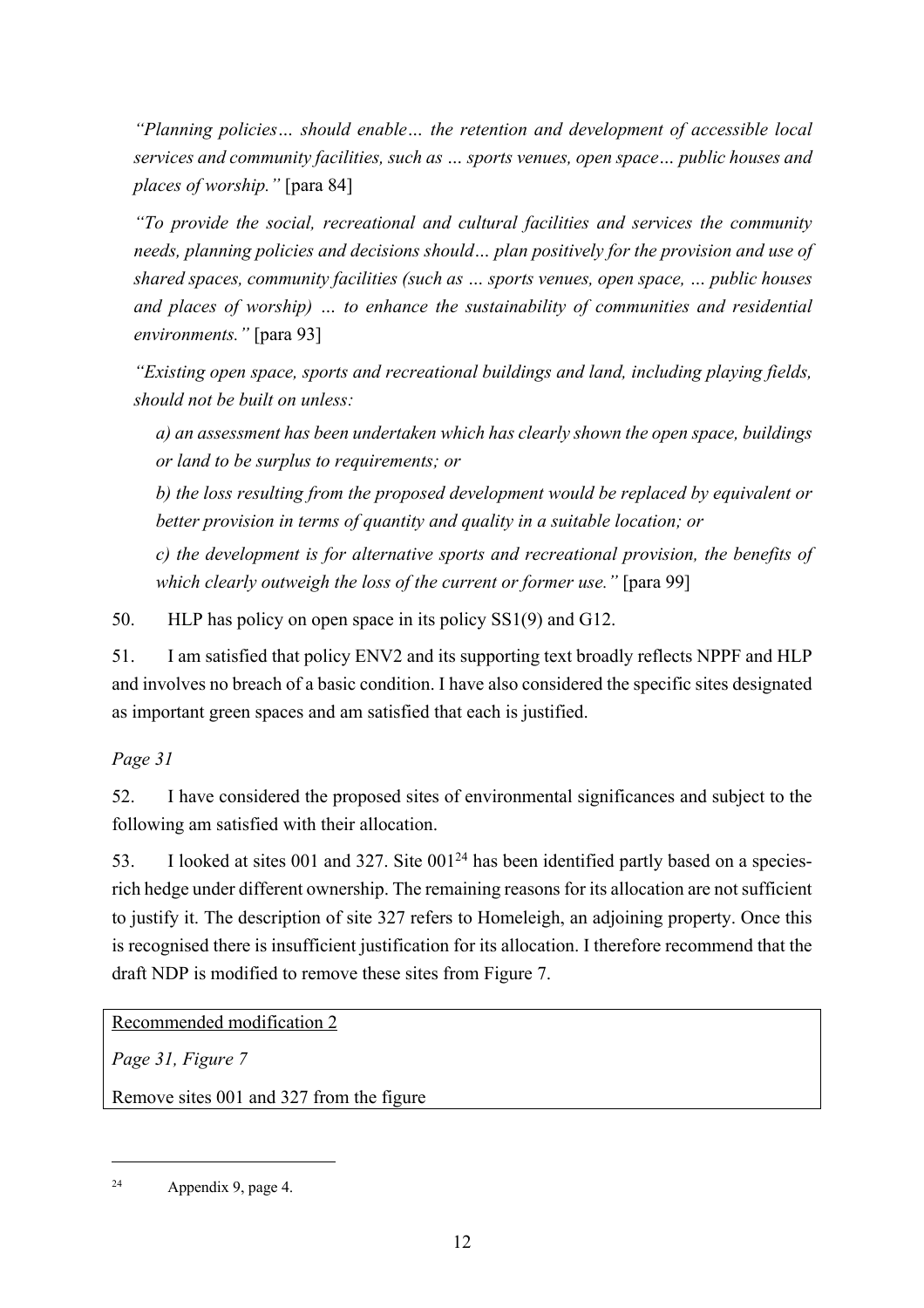*Page 37*

54. There is an error in the second line of policy ENV 7 and in its supporting text. The figure to which the policy refers should be figure 12.

Recommended modification 3

*Page 37, policy ENV 7 and following paragraph*

Replace "figure 10' with "figure 12" and "Figure 10' with "figure 12".

*Page 46*

55. There is an error in policy ENV12. 10.3 is on pages HLP pages 132 and 133.

Recommended modification 4

*Page 46*

Replace ", and is supported by National Planning Policy Framework 2019" with "and".

*Page 53*

56. The first sentence on this page needs to be updated.

Recommended modification 5

*Page 53* 

Replace the first sentence with: *"In 2020 the UK government announced its intention to ban sales of new petrol and diesel cars from 2030 to combat rising levels of air pollution (in particular NOx) and address climate change concerns."*

57. The second paragraph of this page also needs to be updated.

Recommended modification 6

*Page 53, 2nd paragraph* 

Replace the third sentence with: *"Larger capacity on-board generators (7kW) are now available, halving these times, but this is the maximum currently possible using current the standard domestic electricity supply (single phase 240volt)."*

#### **9. Updating**

58. It may be that certain passages need updating. Nothing in this report should deter appropriate updating prior to the referendum in respect of incontrovertible issues of primary fact.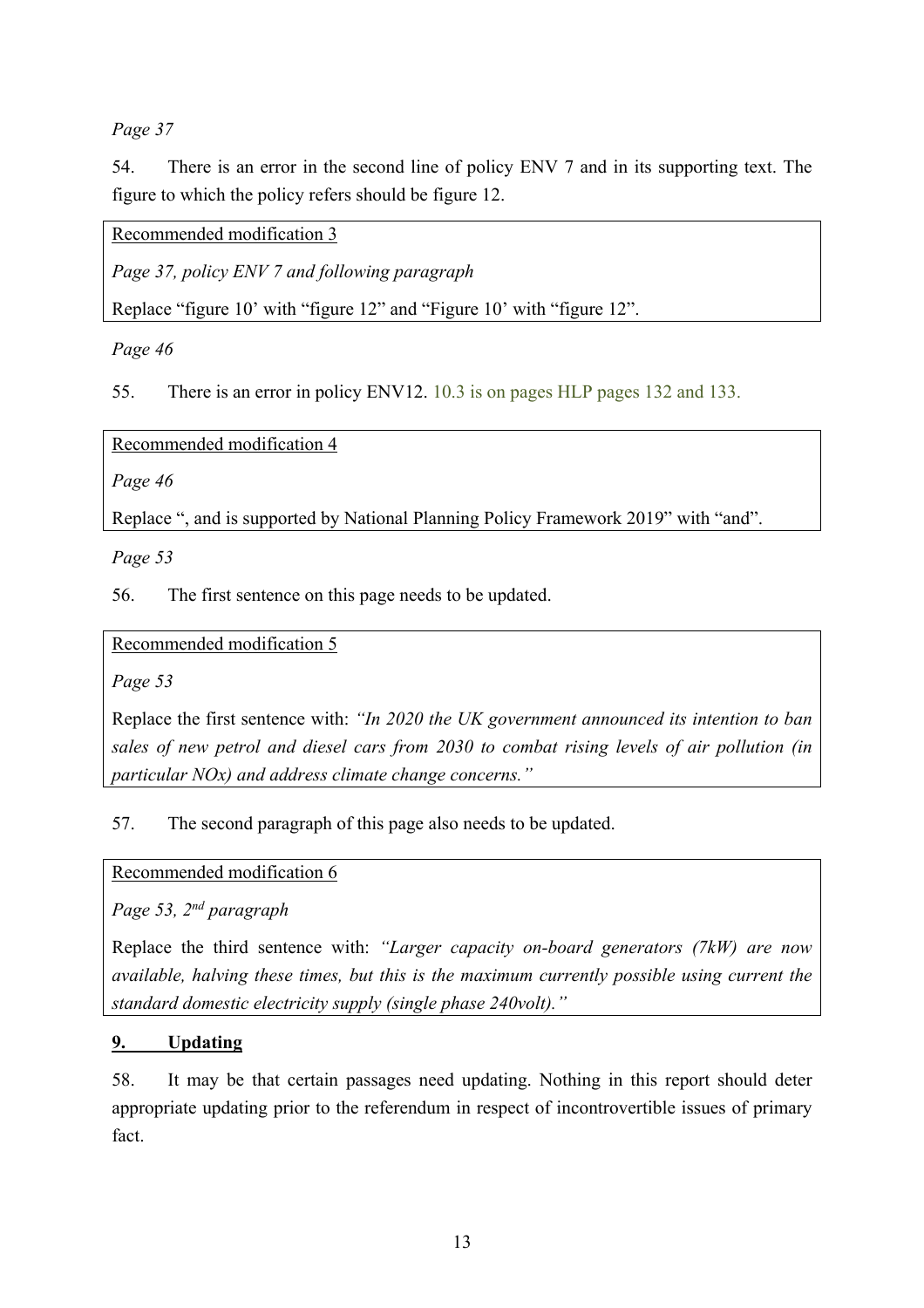#### **10. The Referendum Area**

59. I have considered whether the referendum area should be extended beyond the designated plan area. However, I can see no sufficient reason to extend the area and therefore recommend that the referendum area be limited to the parish.

#### **11. Summary of Main Findings**

60. I commend the Draft NDP for being clear, intelligible and well written and for the considerable effort that has gone into its creation.

61. I recommend that the Draft NDP be modified in the terms specified in Appendix A to this report in order to meet basic conditions and to correct errors. I am satisfied with all parts of the Draft NDP to which I am not recommending modifications.

62. With those modifications the Draft NDP will meet all the basic conditions and human rights obligations. Specifically:

- Having regard to national policies and advice contained in guidance issued by the Secretary of State, it is appropriate to make the NDP;
- § The making of the NDP contributes to the achievement of sustainable development;
- The making of the NDP is in general conformity with the strategic policies contained in the development plan for the parish of Leire (or any part of that area);
- The making of the NDP does not breach, and is not otherwise incompatible with, EU obligations;
- The making of the NDP does not breach the requirements of Chapter 8 of Part 6 of the Conservation of Habitats and Species Regulations 2017; and
- The modified Draft NDP is in all respects fully compatible with Convention rights contained in the Human Rights Act 1998.

63. I recommend that the modified NDP proceed to a referendum, the referendum area being the area of the Draft NDP, namely the parish of Leire.

# *Timothy Jones*

Timothy Jones, Barrister, FCIArb, Independent Examiner, No 5 Chambers 26<sup>th</sup> January 2022.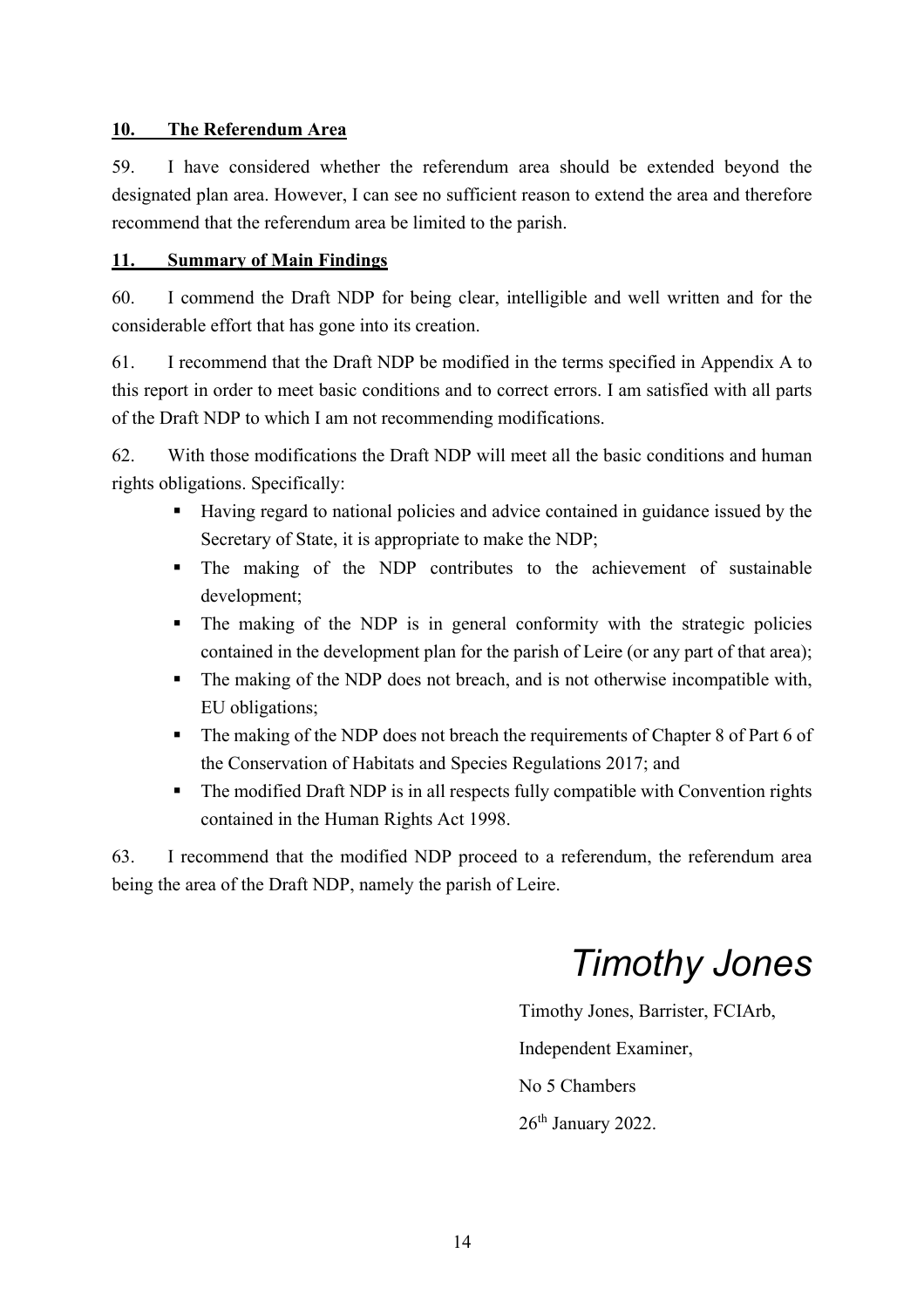#### **Appendix A: Recommended Modifications**

Recommended modification 1

Page 23, 1st complete paragraph

Replace "(2019)" with "(2021)".

Recommended modification 2

Page 31, Figure 7

Remove sites 001 and 327 from the figure.

Recommended modification 3

Page 37, policy ENV 7 and following paragraph

Replace "figure 10' with "figure 12" and "Figure 10' with "figure 12".

Recommended modification 4

Page 2

Replace ", and is supported by National Planning Policy Framework 2019" with "and".

Recommended modification 5

Page 53

Replace the first sentence with: "In 2020 the UK government announced its intention to ban sales of new petrol and diesel cars from 2030 to combat rising levels of air pollution (in particular NOx) and address climate change concerns."

Recommended modification 6

Page 53, 2nd paragraph

Replace the third sentence with: "Larger capacity on-board generators (7kW) are now available, halving these times, but this is the maximum currently possible using current the standard domestic electricity supply (single phase 240volt)."